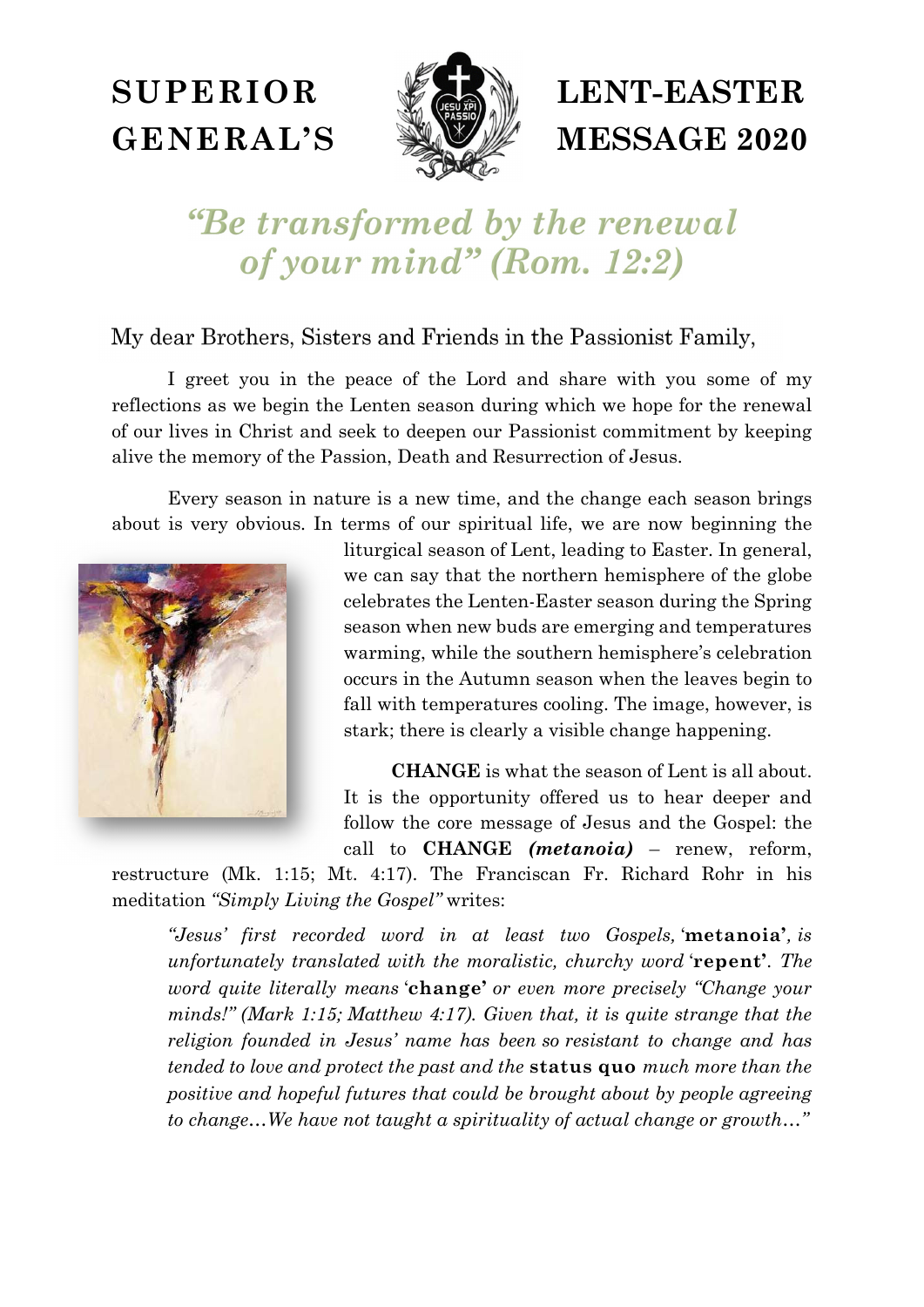As human beings, who are prone to go our own way, we are constantly in need of the **'change of mind'** to which Jesus invites us. Therefore, as we begin this new Lenten season, let us all once again accept the invitation and seize this opportunity offered us by fighting against the resistance to change which is so strong and which we so easily justify.

However, the **process of metanoia** is not easy; it is very challenging and deeply painful, as the prophet Joel proclaimed: *"Let your hearts be broken, not your garments torn." (Joel 2:13)* Rather, the 'change of mind' demanded asks of us to



'let go' (surrender) of our habits, attitudes, acts and justifications which are so deeply ingrained and which we have grown used to live with comfortably, but in truth, we know are destructive toward our relationships and connectedness with God, with others, with oneself and with the natural world. Taking the direction of renewal and reform can seem too much to handle by our own efforts.

However, in faith, we can cooperate with the graces which the Lord surely grants to those who trust in Him. The opportunity is fresh, and new, and now!

*"We urge you not to let your acceptance of God's grace come to nothing. For God says: 'In an acceptable time I heard you, and on the day of salvation I helped you.' Well, now is the real time of favour; now is the day of salvation.*" (2Cor. 6:1-2)

Let us not pass by the opportunity. Seize the moment!

 If we are serious about responding in this joyful season when our God is close to us, encouraging us with mercy and embracing us in love, then we will make special efforts to devote time and practices to listen to the Spirit who will bring to our consciousness the specific matters in our personal and communal lives which we know we must change because they are leading us "up the garden path" to emptiness and infertility, rather than "down the narrow path" to fullness and life.

 Let us make time to consider and chart a new plan for our lives by reflecting on the three Gospel virtues: *almsgiving, prayer and fasting (Mt. 6:1-6, 16-18)* which the Church puts before us each year (at the beginning of Lent on Ash Wednesday) as a broad backdrop by which we can examine those more personal and specific matters which the Spirit has cast light upon for our attention. As always, these three virtues must be considered from both the personal and the social-communal perspectives. Further, the fruits borne by the process of conversion must be manifested not just in *acts*, but in *actions.*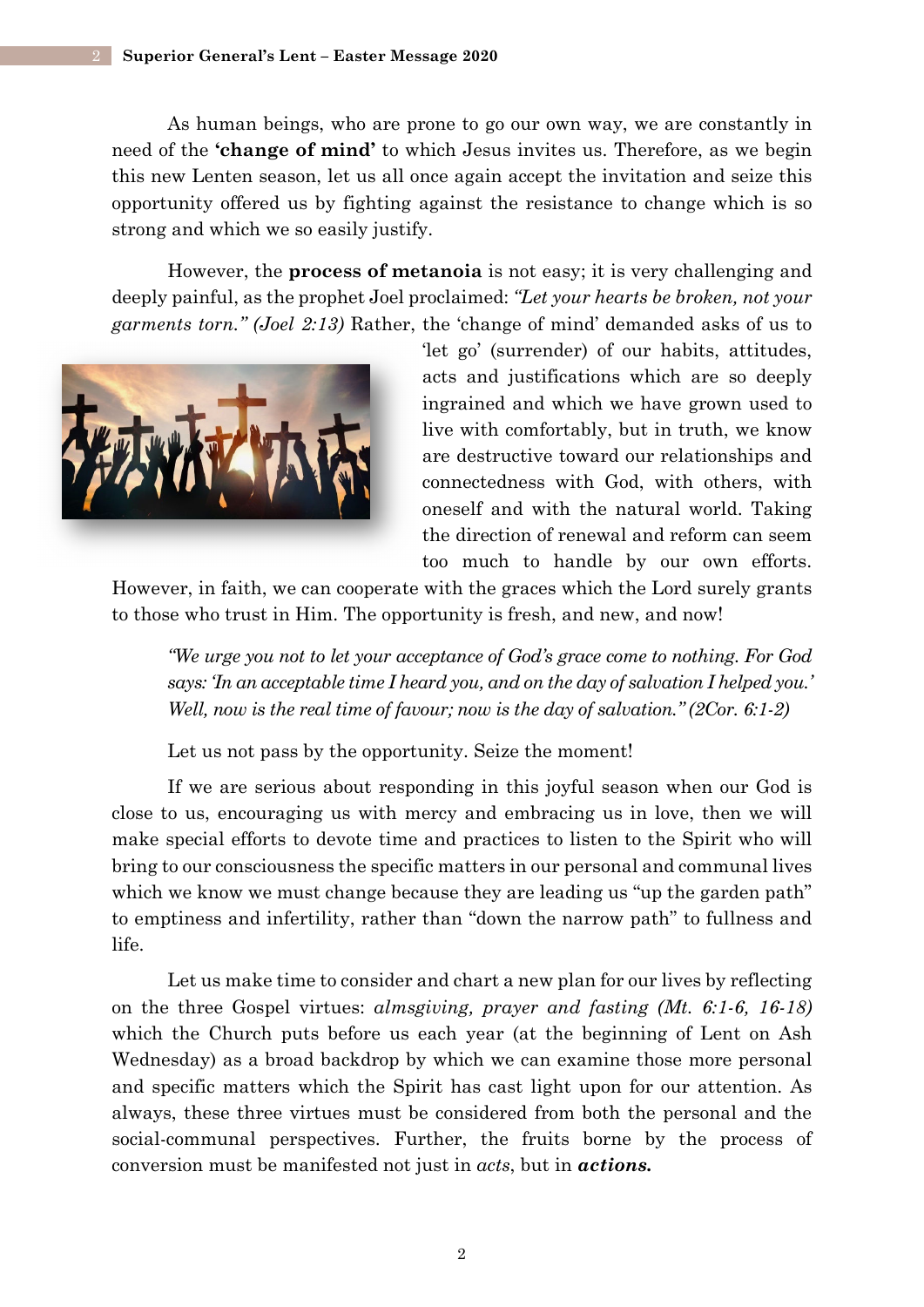Jesus makes it quite clear when addressing his disciples about these three evangelical areas, that they are not just to perform good *acts* (make a show) which can look nice externally for everyone to see and applaud (a pretense = hypocritical act), but, rather, that they *take action* which is motivated by a loving and lifegiving desire emerging out of a deep reflection and humble listening to the God within. This is what generates true internal (and external) change, because it is founded on the Word of God.

 I invite us to engage in this season profitably by devoting some time daily to reflecting on the following points:

#### ALMSGIVING – FROM AVARICE TO GENEROSITY

- Overcoming selfish and individualistic tendencies by charitable giving and communal sharing.
- Solidarity and simplicity of lifestyle … *"living simply so that others may simply live".*
- Consideration of and a deeper 'seeing' the needs of others.
- Giving without counting the cost.
- Self-denial for the sake of giving to the poor.
- Hospitality and charity.



### PRAYER – FROM PERFORMANCE TO ENCOUNTER

- Growing in deeper relationship and engagement with God.
- Dialogue with God rather than mere observance of duty and obligation.
- Consideration of others and inclusion of their needs.
- Practice of solitude and contemplation to see deeper.
- Celebration in thanksgiving of God's presence and love.